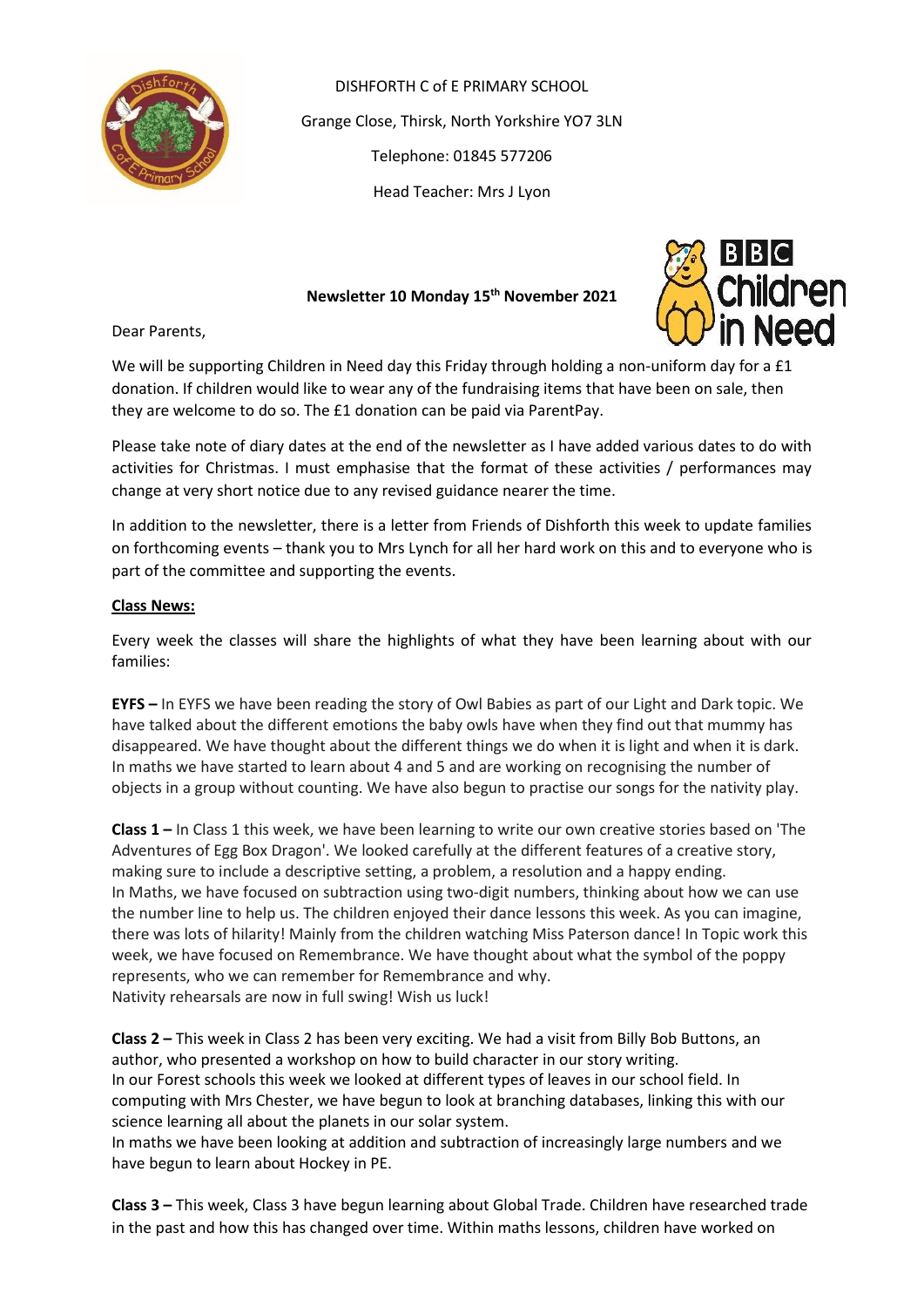multiplying and dividing numbers by 10, 100 and 1000. In art we have begun to learn about artists that use pattern within their work. Children also took part in an author visit on Tuesday and enjoyed learning about the process of writing and publishing books.

### **Billy Bob Buttons – author visit 9th November**

On Tuesday KS2 were treated to a visit from Billy Bob Buttons, a children's author. Billy did workshops with Class 2 and 3 about how to write stories and after held a Q&A where the children could ask what it is like to be an author. We had a great afternoon and enjoyed learning about his books and the book writing process.

# **Anti-Bullying Week – this week**

The Anti-Bullying Alliance asked more than 400 young people, parents, and teachers what they wanted from this year's Anti-Bullying Week. They answer was clear – they wanted it to be about hope and the positive and kind things we can do to combat bullying and spread more kindness.

Kindness is more important today than it has ever been. The isolation of the last year has underlined how little acts of consideration can break down barriers and brighten the lives of the people around us. This is one of the reasons that **'One Kind Word'** has been chosen as the theme of Anti-Bullying Week taking place this week and the children will undertake a variety of learning activities around this theme.

# **Class 3 Teacher Appointment for January 2022**

As many families know, Miss Wells is leaving Dishforth CE Primary School at Christmas after eleven years of working at the school and we shall all miss her very much. Miss Wells has been a dedicated and very supportive colleague for many years and we all wish her the very best of luck for the future.

I am pleased to announce that school has appointed Miss Libby Ungerechts who will teach Class 3 from January. Miss Ungerechts is currently teaching in a very large North Yorkshire school and is relocating to the Northallerton area at Christmas.

Miss Ungerechts will be visiting school on a number of days throughout this half term in order to get to know the children and aid a smooth transition to the school prior to her appointment in January.

# **Applying for a School Place for September 2022 – Moving from Nursery to Reception**

If your child was born between 1 September 2017 and 31 August 2018 they are due to start school in 2021-22. The [primary school application](https://www.northyorks.gov.uk/applying-place-primary-school) round is now open and **the deadline to apply is 15th January 2022**.

### **Advance Notice – 26th January 2022 – no after school childcare club**

Due to whole staff health and safety training, there will be no after school childcare club on Wednesday 26<sup>th</sup> January 2022. Apologies for any inconvenience this may cause, however due to the nature of the training it is important that every member of staff is up to date in this area and I do not anticipate any further disruption to the After School Childcare Club in the academic year.

### **Christmas School Dinner – Wednesday 15 th December**

### **School Dinner Special Events: Christmas Lunch – order in advance**



We will be having Christmas lunch on Wednesday 15<sup>th</sup> December and this meal will need to be ordered in advance. A letter was sent home last week which must be returned **for all children by Wednesday 24th November**.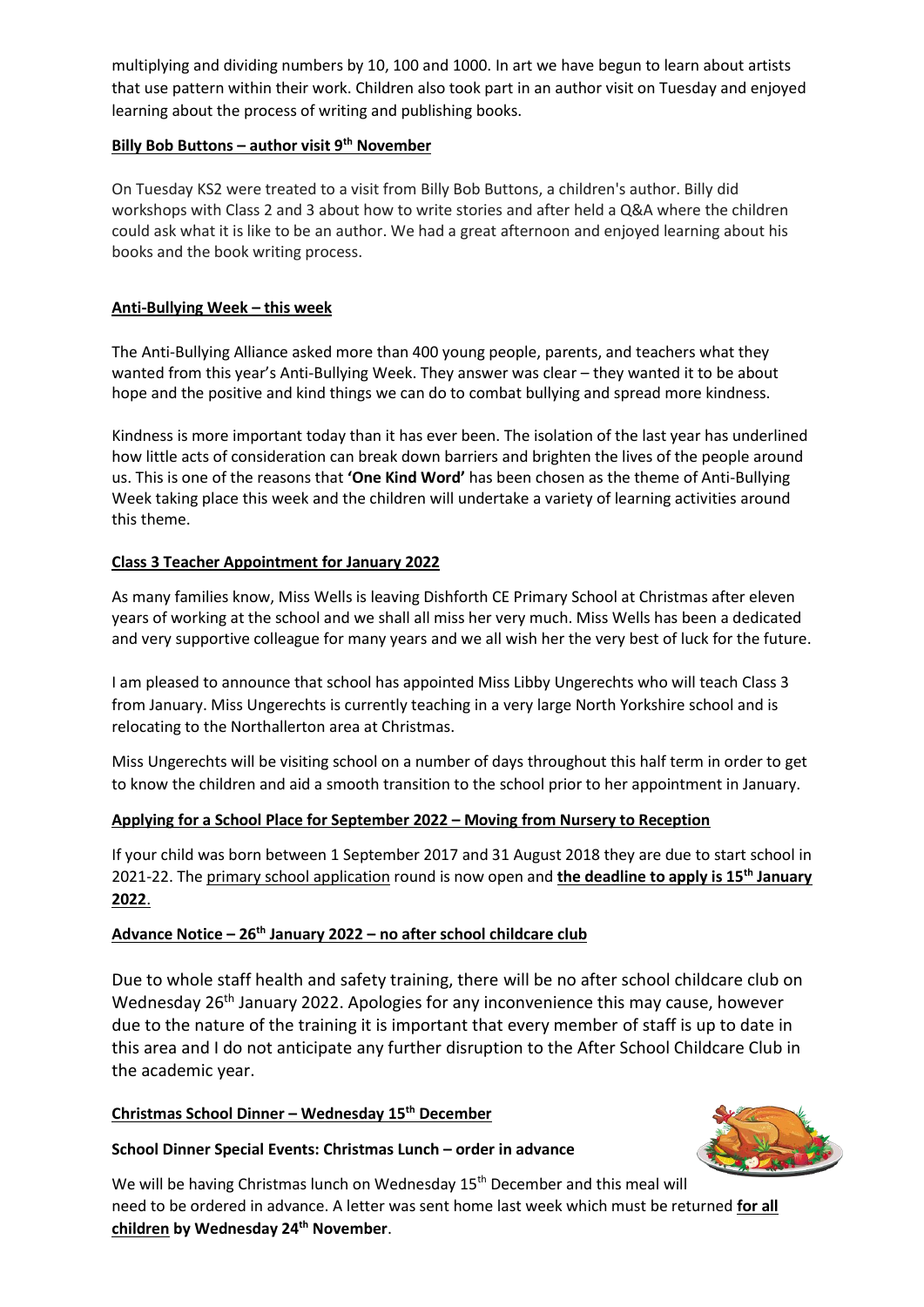#### **Celebration Assembly**

On Friday, we had our Celebration Assembly. This week the following children were given our weekly awards;

#### **Ribbons**



**EYFS** – The ribbon this week goes to someone for making super progress in learning his phonic sounds. Well done, Zachary!

**Class 1 –** The ribbon this week goes to someone for their fantastic ideas when planning their own creative story. Well done, Abigail!

**Class 2** – The ribbon this week goes to someone who can always be relied upon to follow our rules of being ready, respectful and safe. She has a great sense of fun and has been recognised for her great work in mathematics. Well done, Sophie!

**Class 3** – The ribbon this week goes to someone for their thoughtful comments and contributions in our R.E. lessons. Well done, Zach!

#### **Values in Action**

This week our Values Award goes to William T for displaying our school value of trust.



William was nominated by George who has written that he can always trust in William to be caring and respectful to others both inside and outside of class.

Well done, William!

Kind regards,

J M Lyon - Head Teacher